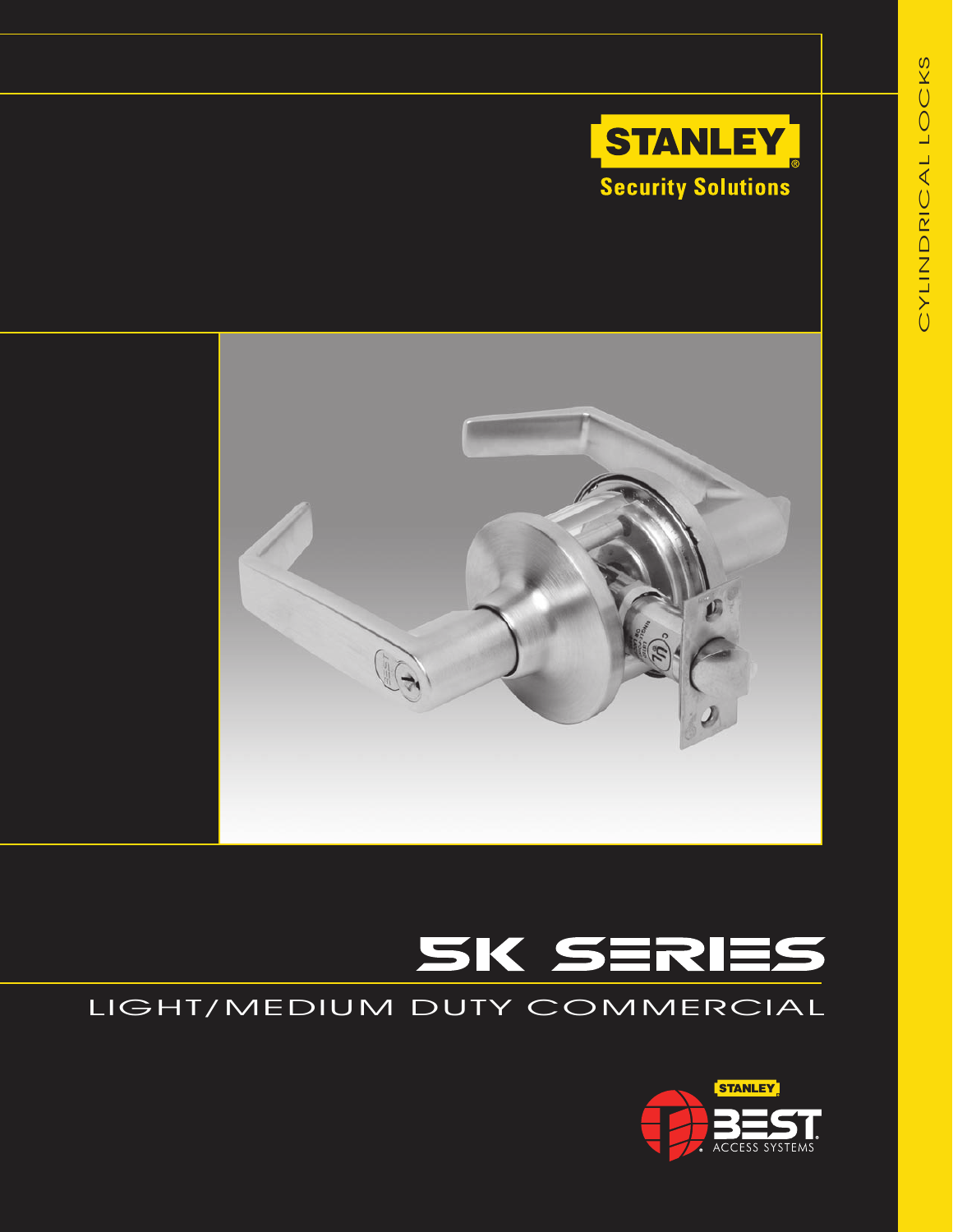# **FEATURES**

#### **Features & Benefits**

- Universal latch easily adjusts to fit both a 2 3 /4*"* and 2 3 /8*"* backset.
- 3*"* diameter rose with no exposed mounting screws.
- Meets or exceeds ANSI/BHMA A156.2 Series 4000, Grade 2 strength and operational requirements.
- Meets ADA Title III requirements and Illinois Accessibility Standard.
- Quick rekeying with BEST<sup>®</sup> interchangeable cores.
- Listed by Underwriters Laboratories for use on a 3 hour, A label single swinging doors (4*'* x 8*'* ).
- Lockset reversible for either hand of door without removing keyed lever.
- Products protected by one or more of the following patents:
	- 5,590,555

5,794,472



# **SPECIFICATIONS**

**Backset:** Universal latch fits either 2  $\frac{3}{8}$ " (60 mm) or 2  $\frac{3}{4}$ " (70mm)

**Lock Chassis:** Tubular construction. Steel with stainless steel or brass cover

**Finishes: 605** – bright brass, **612** – satin bronze, **613** – oxidized satin bronze, oil rubbed, **626** – satin chromium plated

**5K Light/Medium Duty Lockset**

**Core Housing:** Interchangeable core or key-in-knob

**Latch Bolt:** Universal  $1/2$ " throw deadlocking latch fits both backsets. Faceplate: 2  $1/4$ " x 1 " x  $5/32$ " with adapter for 11 /8*"* wide faceplate applications

**Material:** Levers are zinc base, roses are brass or stainless steel, plated to match finish symbols. Latch face plates and strikes are stainless steel or steel. Lock chassis is steel with stainless steel or brass cover

Levers: 15 Lever – 5  $\frac{1}{8}$ " long handle (129mm). Projection on door 2  $\frac{5}{8}$ " (66mm).

14 Lever – 4 3 /4*"* long handle (119.2mm). Projection on door 2 5 /8*"* (66mm).

**Mounting:** 2 1 /8*"* diameter bore for lock housing. 1*"* diameter for latch tube

**Rose: C** – 3*"* diameter mounting screws concealed

 ${\bf Strike:}$  STK (standard) – 2  $^3\!/4}$ " x 1'/s" with curved lip (ANSI 115.2 for 1  $^3\!/$ s" doors). S3 – 4  $^7\!/$ s" x 1'/4"

with curved lip (ANSI A115.2 for 1<sup>3</sup>/<sub>4</sub>" doors). FL – 2<sup>-1</sup>/<sub>4</sub>" x 1<sup>1</sup>/<sub>4</sub>" with curved lip and box and rounded corners. **Door Thickness:** 1 <sup>3</sup> /8*"* to 13 /4*"* (35mm to 44mm standard)

# **HOW TO ORDER**

| <b>5K</b>                                                              |                                                                                                        |                                                                                                                | 15                                                                     |                             | <b>STK</b>                                                            | 626                                |                                                                                                                                     |
|------------------------------------------------------------------------|--------------------------------------------------------------------------------------------------------|----------------------------------------------------------------------------------------------------------------|------------------------------------------------------------------------|-----------------------------|-----------------------------------------------------------------------|------------------------------------|-------------------------------------------------------------------------------------------------------------------------------------|
| <b>Backset</b>                                                         | Core<br><b>Housing</b>                                                                                 | <b>Function</b><br>Code                                                                                        | Lever                                                                  | <b>Trim</b><br><b>Style</b> | <b>Strike</b><br>Package                                              | <b>Standard</b><br><b>Finishes</b> | <b>Options</b>                                                                                                                      |
| $5K - 2\frac{3}{8}$ "<br>or $2 \frac{3}{4}$ "<br>adjustable<br>backset | 0-keyless<br>$6-6$ -pin non-<br>IC cylinder<br>$7 - 7$ -pin IC<br>housing<br>accepts all<br>Best cores | $A$ – entrance<br>D-storeroom<br>$L$ – privacy<br>$N$ – passage<br>$R -$ classroom<br>$1DT$ - dummy<br>trim*** | $14 -$ curved<br>return<br>ሌ<br>$15 -$ contour<br>angle<br>return<br>よ | $C - 3''$                   | <b>STK-standard</b><br><b>S3-ANSI</b><br>FL-full lip radius<br>strike | 612<br>605<br>613<br>626           | $0B^*$ – non-IC zero-bitted<br>$KA*$ - non-IC keyed alike<br>KD*- non-IC keyed<br>different<br><b>OEM**- non-IC OEM</b><br>cylinder |

Six-pin cylinder in Schlage "C" included with 0B, KA, and KD options. Must specify "6" for core housing

\*\* Cylinder not included with OEM option. Must specify "0" for core housing.

\*\*\* Through-bolt makes it difficult to install two dummy trims on the same door with perfect alignment. Double dummy trimming may result in imperfect alignment.



HOW TO ORDER

HOW TO ORDER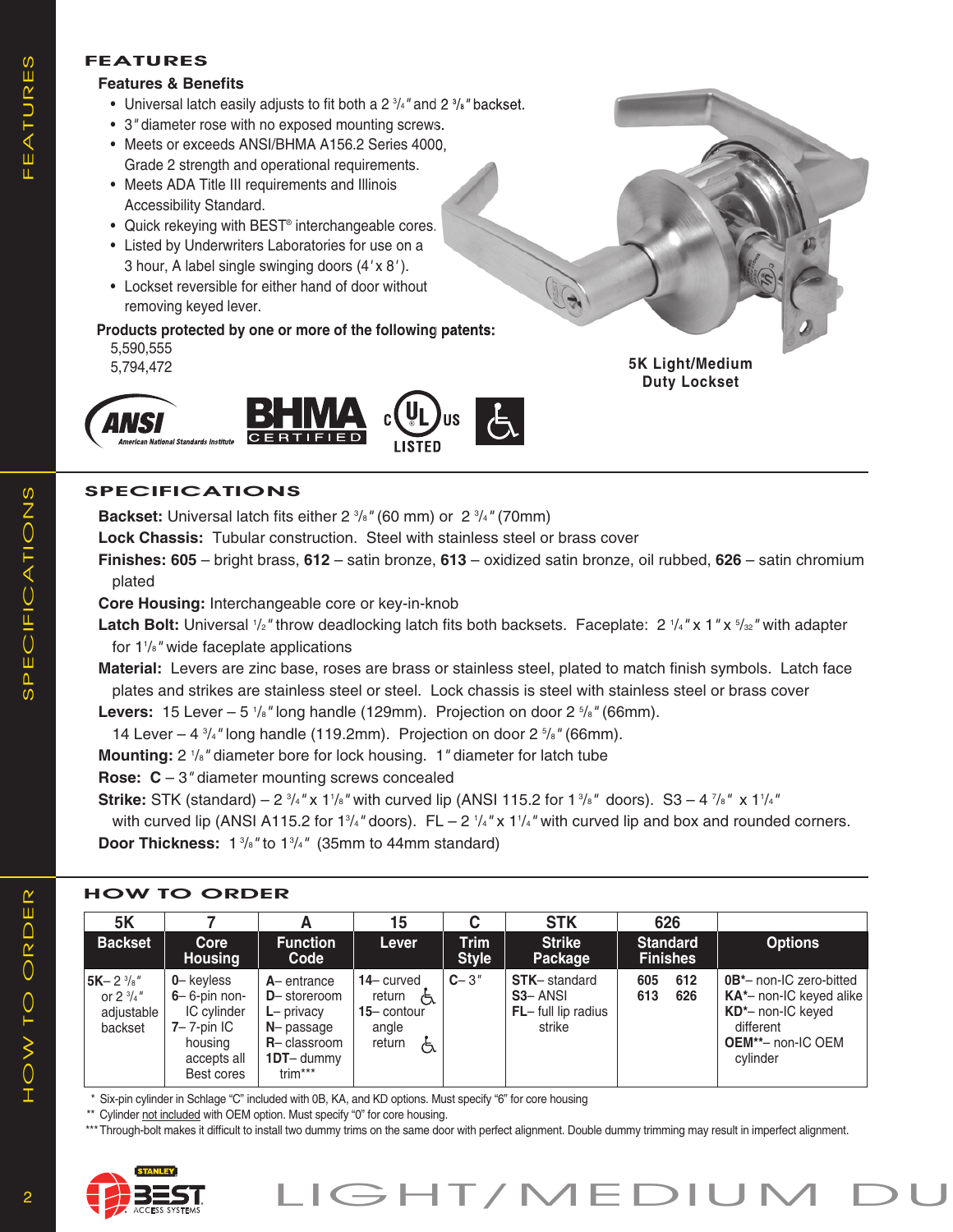# **FUNCTIONS**

| <b>Function &amp; Diag.</b>                | <b>Description</b>                                                                                                                                                                                                                                            | <b>Outside Lever</b>                                                        |                                                                             | <b>Inside Lever</b> |                    |  |  |  |
|--------------------------------------------|---------------------------------------------------------------------------------------------------------------------------------------------------------------------------------------------------------------------------------------------------------------|-----------------------------------------------------------------------------|-----------------------------------------------------------------------------|---------------------|--------------------|--|--|--|
| (ANSI No.)                                 | Latch operated by                                                                                                                                                                                                                                             | <b>Locked by</b>                                                            | <b>Unlocked by</b>                                                          | Locked by           | <b>Unlocked by</b> |  |  |  |
| <b>Single Keyed</b>                        |                                                                                                                                                                                                                                                               |                                                                             |                                                                             |                     |                    |  |  |  |
| <b>A-Entrance</b><br>F81- Grade 2          | • Rotating inside lever,<br>• Rotating outside lever-only<br>when inside turn button is<br>in unlocked position,<br>• Turning the key in the<br>outside lever<br><b>NOTE:</b> Turn button must be<br>manually rotated to unlock<br>the outside lever.         | • Turning the inside<br>button<br>• Turning the key in<br>the outside lever | • Turning the inside<br>button<br>• Turning the key in<br>the outside lever | Cannot be locked    | Always unlocked    |  |  |  |
| <b>D-Storeroom</b>                         | • Turning key in the outside<br>lever,                                                                                                                                                                                                                        | Always locked                                                               | Turning key in the<br>outside lever                                         | Cannot be locked    | Always unlocked    |  |  |  |
| F86- Grade 2                               | • Rotating the inside lever                                                                                                                                                                                                                                   |                                                                             |                                                                             |                     |                    |  |  |  |
|                                            |                                                                                                                                                                                                                                                               |                                                                             |                                                                             |                     |                    |  |  |  |
| <b>L-Privacy</b>                           | • Rotating inside lever,<br>• Rotating outside lever-only<br>when inside turn button is<br>in unlocked position.                                                                                                                                              | Turn inside button                                                          | • Rotating outside<br>slotted button,<br>• Rotating the inside<br>lever.    | Cannot be locked    | Always unlocked    |  |  |  |
| F76- Grade 2                               |                                                                                                                                                                                                                                                               |                                                                             |                                                                             |                     |                    |  |  |  |
| N-Passage<br>F75- Grade 2                  | • Rotating inside lever,<br>• Rotating outside lever.                                                                                                                                                                                                         | Cannot be locked                                                            | Always unlocked                                                             | Cannot be locked    | Always unlocked    |  |  |  |
| <b>R-Classroom</b><br>F84- Grade 2         | • Rotating inside lever,<br>• Turning the key in the<br>outside lever when outside<br>lever is locked,<br>• Rotating outside lever<br>when not locked by key.                                                                                                 | Turning key in the<br>outside lever                                         | Turning key in the<br>outside lever                                         | Cannot be locked    | Always unlocked    |  |  |  |
| 1DT-Single<br><b>Dummy Trim</b><br>Grade 2 | This is a single, surface-mounted lever for an inactive door or a non-latching door.<br>NOTE: Through-bolt makes it difficult to install two dummy trims on the same door with perfect alignment. Double dummy<br>trimming may result in imperfect alignment. |                                                                             |                                                                             |                     |                    |  |  |  |